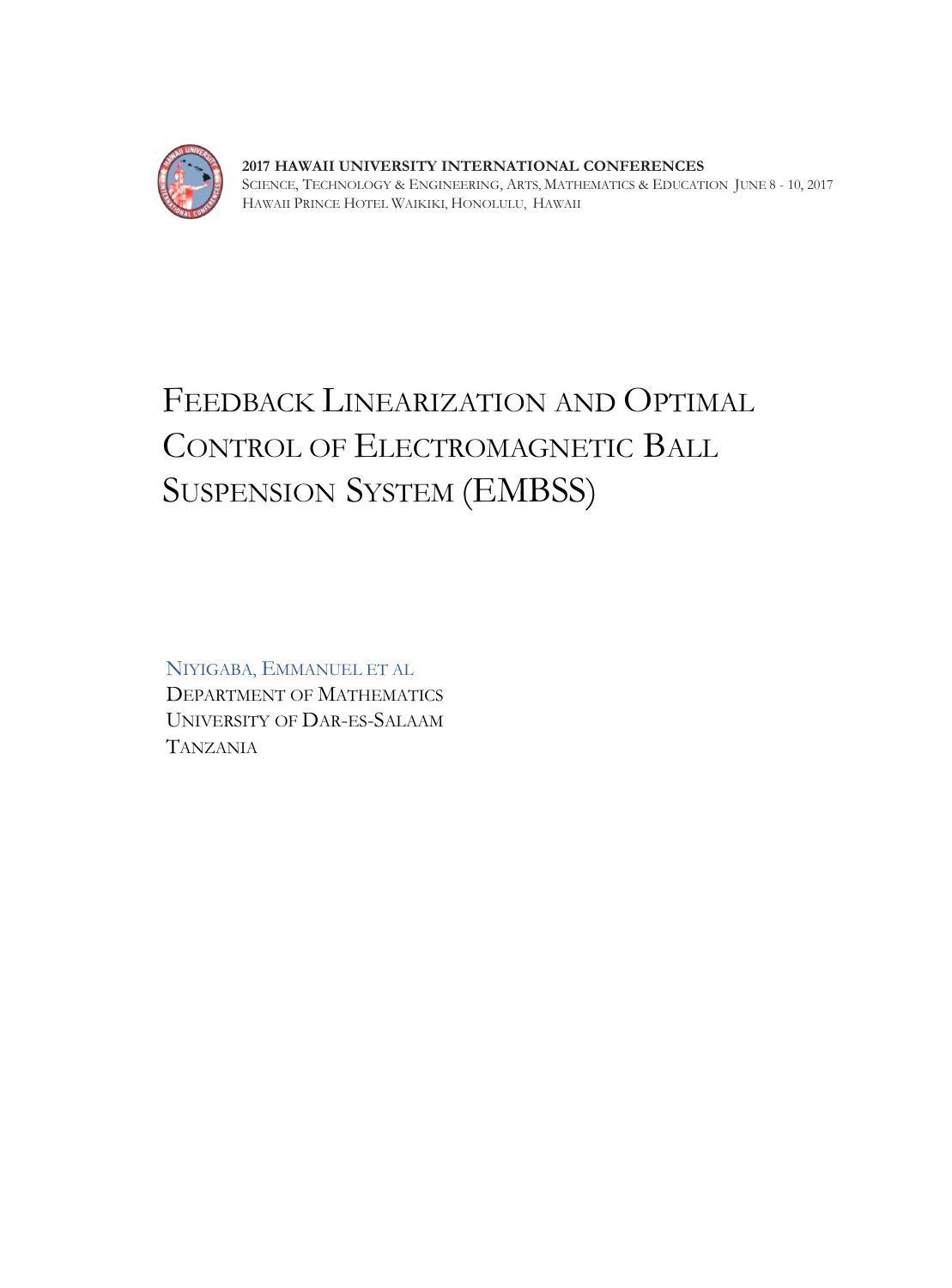Mr. Emmanuel Niyigaba Prof. Santosh Kumar Department of Mathematics University of Dar-es-Salaam Tanzania

Prof. Joyati Debnath Department of Mathematics and Statistics Winona State University Minesota

# **Feedback Linearization and Optimal Control of Electromagnetic Ball Suspension System (EMBSS)**

# **Synopsis**:

This paper presents the non linear feedback linearization technique and the optimal control of the two models of EMBSS. One of the models has the input as voltage and the other has the input as the current. The two models were analysed and linearized, it was found out that both models are feedback state input-output linearizable. The optimal control was given by the solution of algebraic Riccati equation.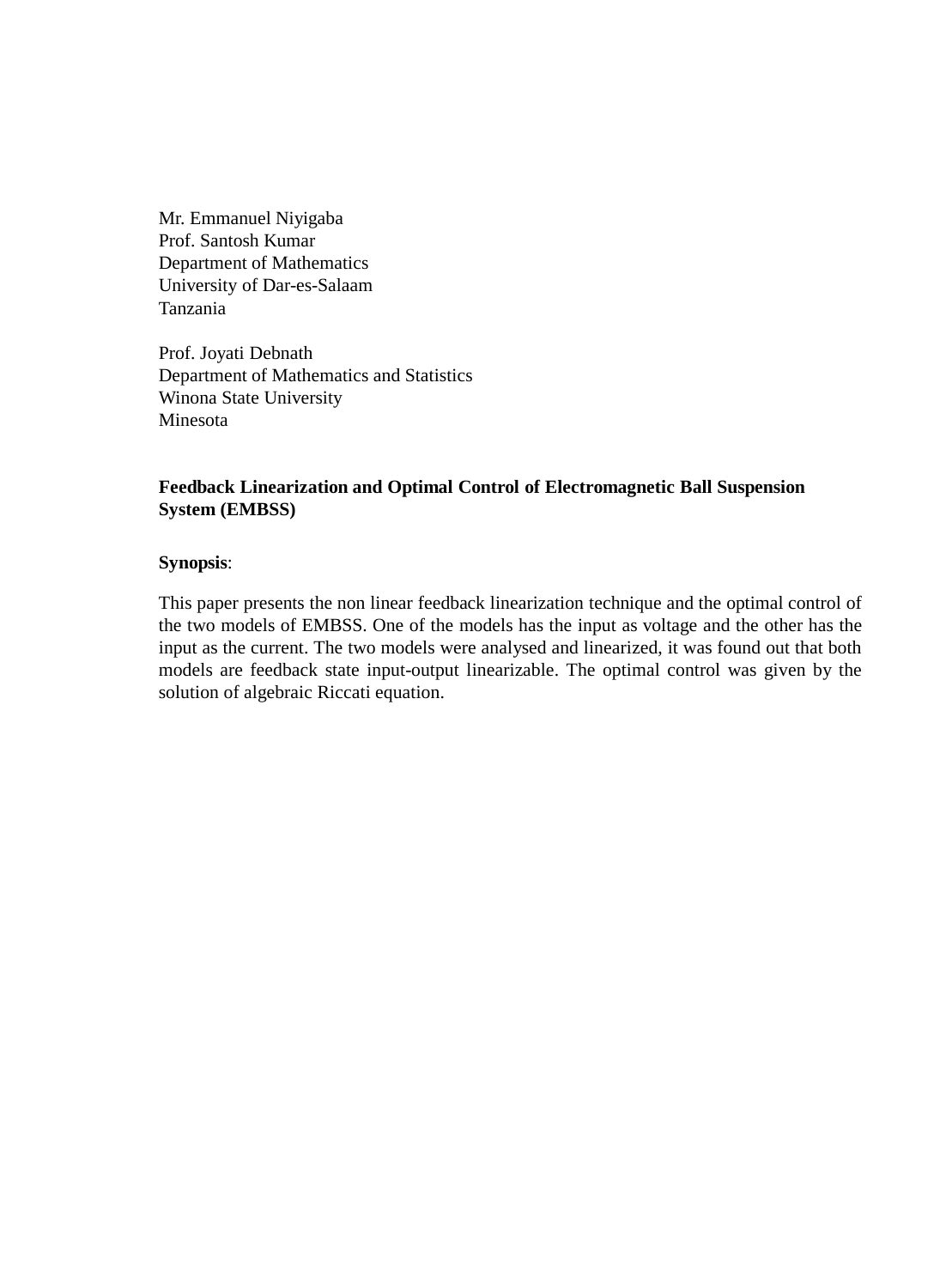# FEEDBACK LINEARIZATION AND OPTIMAL CONTROL OF ELECTROMAGNETIC BALL SUSPENSION SYSTEM (EMBSS)

# Emmanuel Niyigaba

Department of Mathematics University of Dar-es-Salaam Tanzania, East Africa

Joyati Debnath Department of Mathematics and Statistics Winona State University Winona, MN, USA

# Santosh Kumar

Department of Mathematics University of Dar-es-Salaam Tanzania, East Africa

# Abstract

This paper presents the non linear feedback linearization technique and the optimal control of the two models of EMBSS. One of the models has the input as voltage and the other has the input as the current. The two models were analysed and linearized, it was found out that both models are feedback state input-output linearizable. The optimal control was given by the solution of algebraic Riccati equation given as follows:  $A^T P + P A - P B R^{-1} B^T P + Q = 0.$ 

## Key words

Feedback linearisation, relative degree and Optimal control.

## 1 Introduction

The EMBSS have many applications especially in transport for high speed (Magnetic Levitation Trains) [Yadav et al., 2013]. The aim of this paper is to present the mathematics that deals with electromagnetic-ballsuspension system especially using ordinary differential equations. We model two different models of electromagnetic-ball-suspension system.

We also need to perform an other technique of linearization called input-output feedback linearization technique [Basile and Marro, 1992]. The feedback linearisation is non linear linearisation technique aiming at designing a controller that linearises completely the system [Joo and Seo, 1996]. It's aim is not to linearise the system which would give the approximate solution around the equilibrium point of the system. Instead we introduce a new control input which linearizes the system in a whole domain of operation. We introducing some notion of Lie derivatives , Lie brackets, relative degree of a non linear control system and the necessary and sufficient condition for a nonlinear control system to be feedback linearised. We performs also the input-state linearisation of the two models; EM-BSS with voltage as the input and EMBSS with current as the input. The choice of the input of the control system is not always easy, that's why we need a technique which will help us to find the optimal control law. We shall perform the optimal control technique known as linear quadratic regulator (LQR) [Basile and Marro, 1992].

#### 2 Models Formulation

In this section We formulate the EMBSS models. The EMBSS is a mechanism consisting of electromagnet and a steel ball  $m$  as it is shown in Figures: 2 and 1. The system functions by regulating the current through electromagnet such that the steel ball of mass  $m$  will be suspended at a fixed distance  $y_0$ , from the end of electromagnet [Jayawant, 1982]. Our aim is to build two non linear models representing the EMBSS. One model will have the voltage as an input and the other will have the current as an input.

#### 2.1 Model one: EMBSS with Voltage as input

From Figure 1, using Kirchhoffs voltage and current laws one obtains the following equation:

$$
\frac{dI}{dt} = -\frac{R}{L}I + \frac{V}{L}.\tag{1}
$$

On the other hand, again from Figure: 1, the force  $F$ has three components that contribute to it. The first main component is the electromagnetic force  $F(y, I)$ which is the attractive force from the electromagnet. It is a function of the position  $y$  of the steel ball and the current I through electromagnet. [Suebsomran, 2014] derived this force  $F(y, I) = \alpha(\frac{I}{y})^2$ , where  $\alpha = \frac{1}{4}\mu_0 N^2 A$ . Here  $\mu_0$  is permeability, N is the number of turns of the coil and A is the cross area section of the electromagnet. The second component is the air resistance which is assumed to be proportional to the velocity of the steel ball, that is to say  $F_{air} = -\beta \frac{dy}{dt}$ ,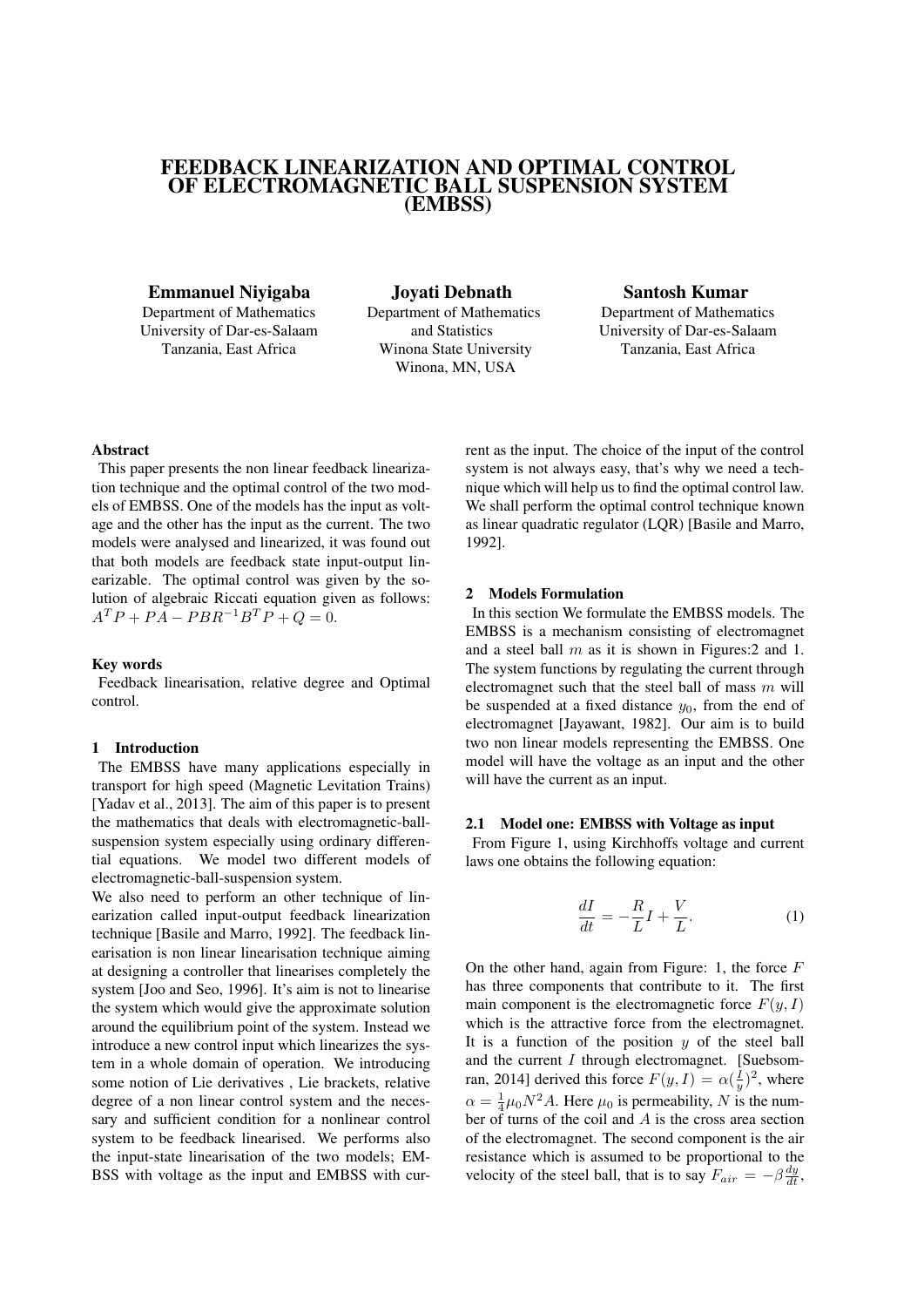where  $\beta$  is the proportional coefficient, t is the time and  $y$  is the position of the steel ball. The third component is the effect due to the gravitation, that is  $F_q = -mg$ where  $m$  is the mass and  $q$  is the gravitational acceleration; it is assumed to be  $9.81m/sec$ . Lastly one decides to add another component which serves as a supportive force to the electromagnetic force. This supporting component is chosen to be the force due to a spring placed between the steel ball and the lower end of electromagnet. It is assumed that the system has to obey the Hook's law so that the last component contribution is given by Hook's law; that is  $F_s = ky$ , where k is spring constant and  $y$  is the position attained by the steel ball. Now putting all these force together gives the following:

$$
F = \alpha \left(\frac{I}{y}\right)^2 + ky - \beta \frac{dy}{dt} - mg.
$$
 (2)

Using Newton's laws of motion, one gets the following:

$$
\frac{d^2y}{dt^2} = -g + \frac{\alpha}{m} \left(\frac{I}{y}\right)^2 + \frac{k}{m}y - \frac{\beta}{m}\frac{dy}{dt} \tag{3}
$$

The Equations (1) and (3) give us the following system:

$$
\begin{cases}\n\frac{dI}{dt} = -\frac{R}{L}I + \frac{V}{L},\\
\frac{d^2y}{dt^2} = -g + \frac{\alpha}{m} \left(\frac{I}{y}\right)^2 + \frac{k}{m}y - \frac{\beta}{m}\frac{dy}{dt}.\n\end{cases} \tag{4}
$$

In summary one has the following list is the variable and parameters and their corresponding meaning:

 $I$  is the variable current through the electromagnet,

 $R$  is the resistor of the circuit,

 $L$  is the inductor of the electromagnet,

 $V$  is the input voltage,

 $y$  is the variable position of the ball,

 $m$  is the mass of the ball,

 $k$  is the spring constant,

 $\beta$  is the dumping coefficient due to air resistance and any other disturbance,

d is the distance between the ground and electromagnet,

 $t$  is the variable time.

2.1.1 The Scope or Domain of the Variables for Model One (Voltage as Input) In this system, the values of current through the electromagnet is assumed to be positive finite otherwise it would be meaningless to have infinity current. The same applies to the position of the steel ball, in addition the position of the ball can not go beyond the distance between the ground and the end of electromagnet. The derivative of the position can be anything between  $-\infty$  and  $\infty$ but finite. The derivative of the current can be anything between  $-\infty$  and  $\infty$  but finite. Overall one has the following domain of the variables:

$$
\begin{cases}\n0 \le I < \infty, \\
0 < y < d < \infty, \\
-\infty < \frac{dI}{dt} < \infty, \\
-\infty < \frac{dy}{dt} < \infty.\n\end{cases} \tag{5}
$$

2.1.2 States Space Representation of Model one (Voltage as Input) Let  $I = x_1, y = x_2$  and  $\frac{dy}{dt} = x_3$ then one has the following system:

$$
\begin{cases}\n\frac{dx_1}{dt} = -\frac{R}{L}x_1 + \frac{V}{L},\\ \n\frac{dx_2}{dt} = x_3,\\
\frac{dx_3}{dt} = -g + \frac{\alpha}{m}(\frac{x_1}{x_2})^2 + \frac{k}{m}x_2 - \frac{\beta}{m}x_3,\\
Y(X) = x_2. \n\end{cases}
$$
\n(6)

The vector  $X$  is state of variable vector and it is given by the following equation  $X = (x_1 \ x_2 \ x_3)^T$  The output of the system is  $Y(X) = x_2$  which is the position of the ball from the electromagnet.

# 2.2 Model Two: Electromagnetic Ball Suspension System with Current as Input

The current from the source  $V$  as indicated by Figure: 2 is passing through the resistor  $R_1$  where the user can change it depending on the output he or she want to get. After the current is regulated the current  $I$  is now acting as the input of the system. Then it is divided into two parts one through the capacitor  $C$  and other through the resistor  $R_2$  and the electromagnet as shown in Figure: 2. The electromagnet produces attractive force which is capable to suspend the steel ball of mass  $m$ . From Figure 2, using Kirchhoff's voltage and current laws we has the following equation:

$$
\frac{d^2I_2}{dt^2} = -\frac{R_2}{L}\frac{dI_2}{dt} - \frac{I_2}{LC} + \frac{I}{LC}.
$$
 (8)

On the other hand, again from Figure: 2, the force  $F$ has three components that contribute to it. This force is given by the same arguments as it is described in subsection  $(2.1)$ .

That is  $F = \alpha(\frac{I}{y})^2 + ky - \beta \frac{dy}{dt} - mg$  as it is in equation (2). The Newton's laws of motion give the following:

$$
\frac{d^2y}{dt^2} = -g + \frac{\alpha}{m} \left(\frac{x_1}{x_3}\right)^2 + \frac{k}{m}y - \frac{\beta}{m}\frac{dy}{dt}.
$$
 (9)

The Equations (9) and (8) give us the following system:

$$
\begin{cases} \frac{d^2 I_2}{dt^2} = -\frac{R_2}{L} \frac{dI_2}{dt} - \frac{I_2}{LC_2} + \frac{I}{LC},\\ \frac{d^2 y}{dt^2} = -g + \frac{\alpha}{m} \left(\frac{x_1}{x_3}\right)^2 + \frac{k}{m} y - \frac{\beta}{m} \frac{dy}{dt}. \end{cases} (10)
$$

In summary, one has the following list is the variable and parameters and their corresponding meaning: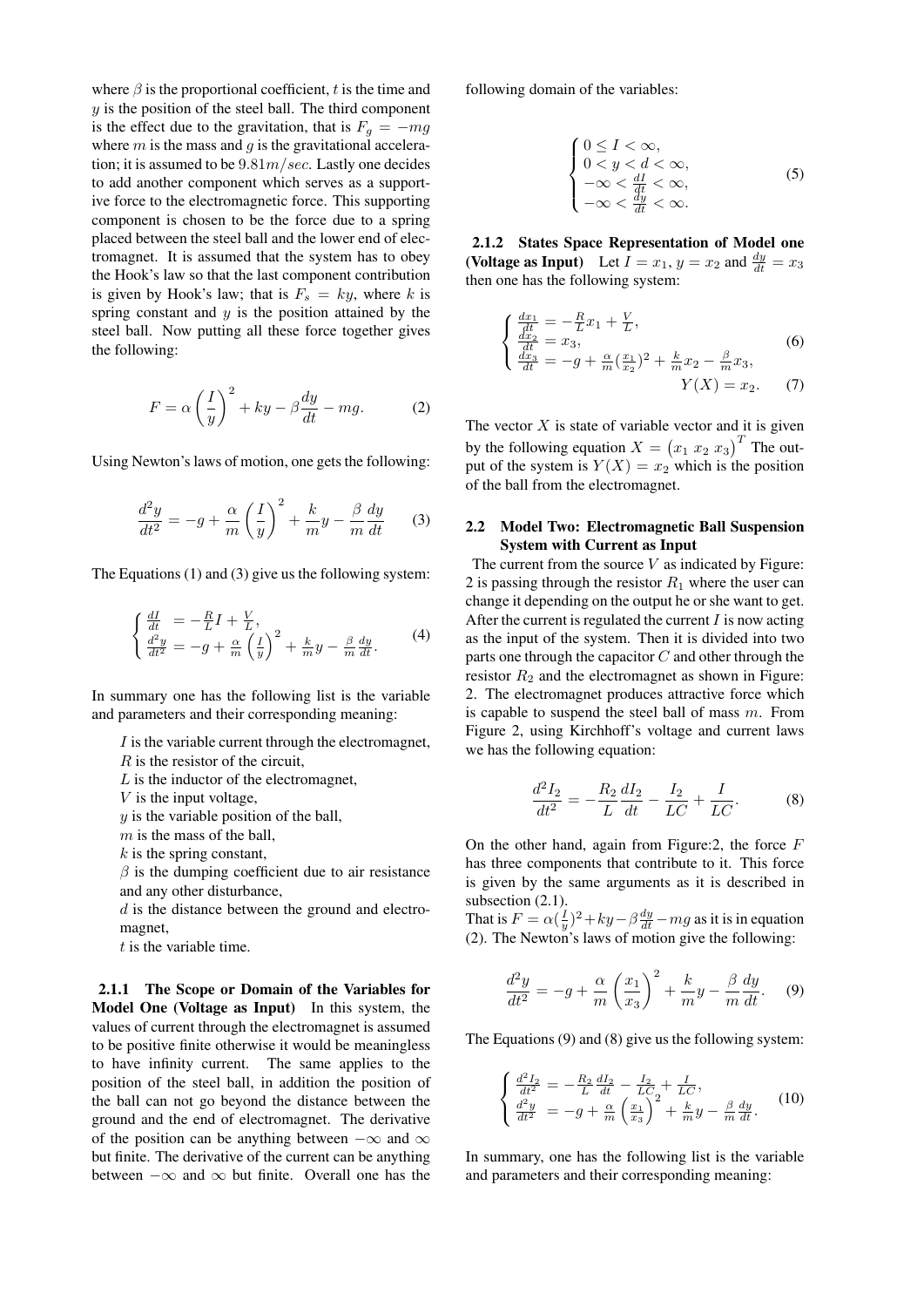

- $k$  is the spring constant,
- $\beta$  is the dumping coefficient due to air resistance
- and any other disturbance,
- $C$  is the capacitor,
- $I$  is the current input of the system,
- $t$  is the variable time.

2.2.1 The Scope or Domain of the Variables for Model Two (Current as Input) In this system the values of current  $I_2$  through the electromagnet is assumed to be positive finite otherwise it would be meaningless to have infinity current. The same applies to the position of the steel ball, in addition the position of the ball can not go beyond the distance between the ground and the end of electromagnet. The derivative of the position can be anything between  $-\infty$  and  $\infty$  but finite. The derivative of the current  $I_2$  can be anything between  $-\infty$  and  $\infty$  but finite. Overall one has the following domain of the variables:

$$
\begin{cases}\n0 \le I_2 < \infty, \\
0 < y < d < \infty, \\
-\infty < \frac{dI_2}{dt} < \infty, \\
-\infty < \frac{dy}{dt} < \infty.\n\end{cases} \tag{11}
$$

2.2.2 States Space Representation of Model Two (Current as Input) Let  $I_2 = x_1$ ,  $\frac{dI_2}{dt} = x_2$ ,  $y = x_3$ and  $\frac{dy}{dt} = x_4$ , then one has the following system

$$
\begin{cases}\n\frac{dx_1}{dt} = x_2, \\
\frac{dx_2}{dt} = -\frac{R_2}{L}x_2 - \frac{x_1}{LC} + \frac{I}{LC}, \\
\frac{dx_3}{dt} = x_4, \\
\frac{dx_4}{dt} = -g + \frac{\alpha}{m} \left(\frac{x_1}{x_3}\right)^2 + \frac{k}{m}x_3 - \frac{\beta}{m}x_4. \\
Y(X) = x_3. \quad (13)\n\end{cases}
$$

The vector  $X$  is state of variables vector and it is given by the following equation  $X = (x_1 \ x_2 \ x_3 \ x_4)^T$ . The output of the system is  $Y(X) = x_3$  which is the position of the ball from the electromagnet.



Figure 1. Diagram representing the EMBSS when the input is the voltage.



Figure 2. Diagram representing the EMBSS when the input is the current.

# 2.3 Existence and uniqueness of the solutions of Models one and Two

**Definition:** A vector- valued function  $W$  satisfy a Lipschitz condition in a region  $D$  in  $(X,t)$ -space if, for some positive constant  $\gamma$ , one has the following inequality  $\| W(X, t) - W(Y, t) \| \leq \gamma \| X - Y \|,$ where  $X$  and  $Y$  are two different space vectors.

Theorem 2.1 (Condition for existence and Uniqueness). *Assume that W(X, t) is continuous and satisfies the Lipschitz condition on the interval*  $|t - t_0| \leq T$  *for all* X *and* Y *in Domain* D*. Then the initial value problem*

 $\lambda$ 

$$
\frac{dX(t)}{dt} = W(X,t),\tag{14}
$$

$$
X(t_0) = X_0. \tag{15}
$$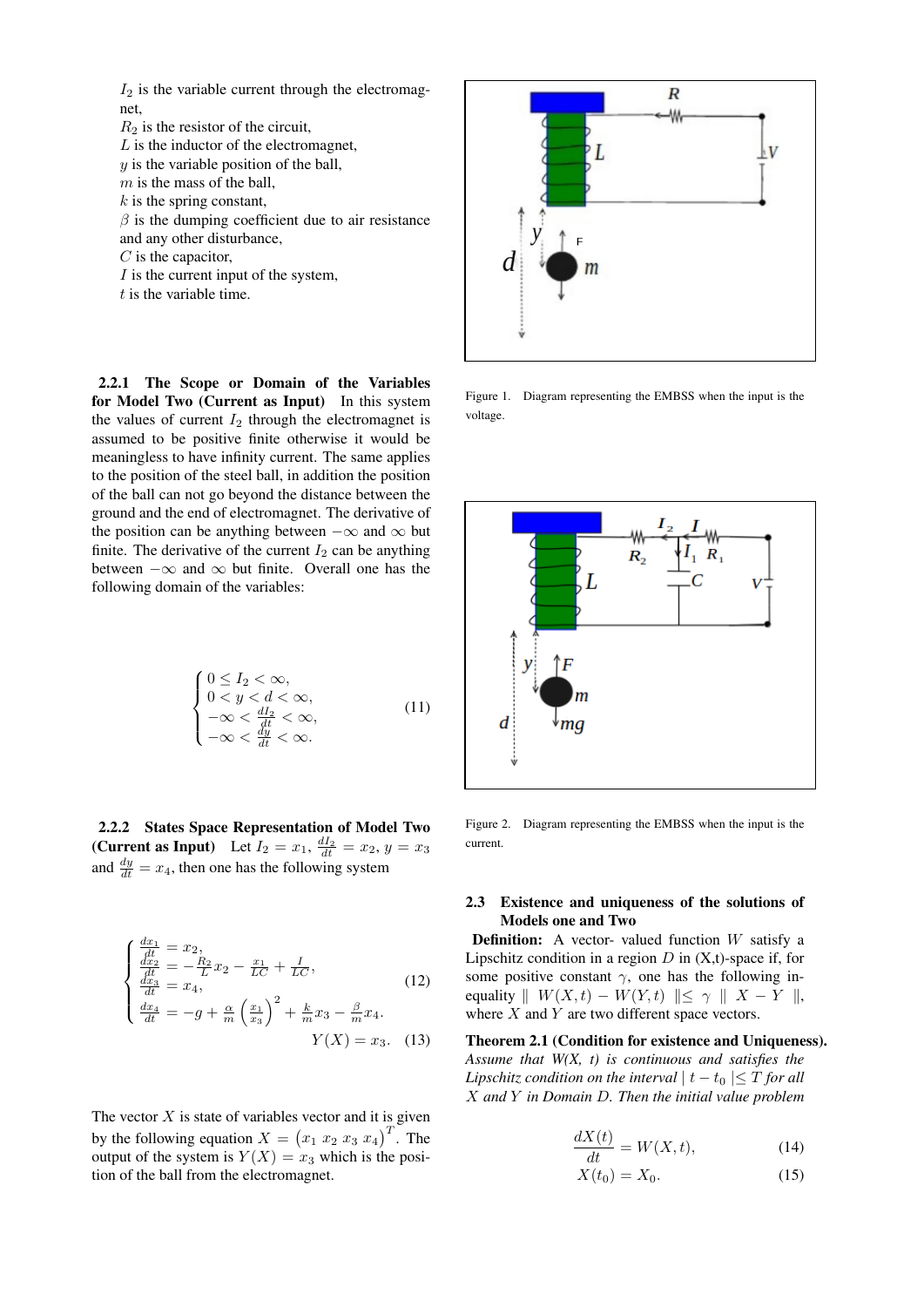*has a unique solution on the interval*  $|t - t_0| \leq T$ .

Theorem 2.2 (Existence and Uniqueness of model one). *The system of differential equations given by the system: 6, its solution exist and it is unique for chosen input V and initial condition*  $X_0 \in D$  *at*  $t = 0$ *, where* D *is the domain of the variables given by System* (5)*.*

*Proof.* One needs to show that the vector function  $W(X, t)$  is continuous on domain D and satisfies the Lipschitz condition on the same domain  $D$ , where  $W(X, t)$  and X are given by the following equations:

$$
W = \begin{pmatrix} -\frac{R}{L}x_1 + \frac{V}{L} \\ x_3 \\ -g + \frac{\alpha}{m}(\frac{x_1}{x_2})^2 + \frac{k}{m}x_2 - \frac{\beta}{m}x_3 \end{pmatrix},
$$
  

$$
X = (x_1 \ x_2 \ x_3)^T.
$$
 (16)

It is clear that the  $W$  is continuous on the domain  $D$ . It remains to show that it satisfy the Lipschitz condition; that is for any two vector  $X$  and  $Y$  and for some positive real number  $\gamma$ , one has the following inequality:

$$
\|W(X,t) - W(Y,t)\| \le \gamma \|X - Y\|.
$$
 (17)

Now let us assume that  $Y = (y_1 \ y_2 \ y_3)^T$ .

$$
\| W(X,t) - W(Y,t) \|^2
$$
  
=  $\left(\frac{R}{L}\right)^2 (x_1 - y_1)^2 + (x_3 - y_3)^2$   
+  $\left(\frac{\alpha}{m} \left(\left(\frac{x_1}{x_2}\right)^2 - \left(\frac{y_1}{y_2}\right)^2\right) + \Upsilon\right)^2$ , (18)  
=  $\left(\frac{R}{L}\right)^2 (x_1 - y_1)^2 + (x_3 - y_3)^2$   
+  $\left(\frac{\alpha}{m} \left(\left(\frac{x_1 y_2}{x_2 y_2}\right)^2 - \left(\frac{y_1 x_2}{y_2 x_2}\right)^2\right) + \Upsilon\right)^2$  (19)

In equations (18) and (19),  $\Upsilon = \frac{k}{m}(x_2 - y_2) + \frac{\beta}{m}(x_3$  $y_3$ ). On the other hand one knows that  $0 < x_2 < d$ and  $0 < y_2 < d$ . Also using Equation (1) and replacing I by  $x_1$  it is easy to show that  $0 \le x_1 < \frac{V}{R}$ ; and hence  $0 \le y_1 < \frac{V}{R}$ . From this results one can have the following:

$$
(y_1x_2)^2 < \left(\frac{Vd}{R}\right)^2 \quad \text{and}
$$

$$
(y_2x_1)^2 < \left(\frac{Vd}{R}\right)^2.
$$
 (20)

Put (20) in (19), one has the following:

$$
\| W(X,t) - W(Y,t) \|^2
$$
  
\n
$$
\leq \left(\frac{R}{L}\right)^2 (x_1 - y_1)^2 + (x_3 - y_3)^2
$$
  
\n
$$
+ \left(\frac{k}{m}(x_2 - y_2) + \frac{\beta}{m}(x_3 - y_3)\right)^2,
$$
  
\n
$$
\leq \left(\frac{R}{L}\right)^2 (x_1 - y_1)^2 + (x_3 - y_3)^2 + \frac{k^2}{m^2}(x_2 - y_2)^2
$$
  
\n
$$
+ \frac{\beta^2}{m^2}(x_3 - y_3)^2 + 2\frac{\beta k}{m^2}(x_2 - y_2)(x_3 - y_3).
$$
 (21)

Since  $0 < x_2 < d$  and  $0 < y_2 < d$ , without loosing generality the inequality (21) gives the following:

$$
\|W(X,t) - W(Y,t)\|^2
$$
\n
$$
\leq \left(\frac{R}{L}\right)^2 (x_1 - y_1)^2 + (x_3 - y_3)^2
$$
\n
$$
+ \left(\frac{k}{m}(x_2 - y_2) + \frac{\beta}{m}(x_3 - y_3)\right)^2,
$$
\n
$$
\leq \left(\frac{R}{L}\right)^2 (x_1 - y_1)^2 + (x_3 - y_3)^2
$$
\n
$$
+ \frac{k^2}{m^2}(x_2 - y_2)^2 + \frac{\beta^2}{m^2}(x_3 - y_3)^2
$$
\n
$$
+ 2\frac{\beta k}{m^2}(d - d)(x_3 - y_3),
$$
\n
$$
\leq \left(\frac{R}{L}\right)^2 (x_1 - y_1)^2 + (x_3 - y_3)^2 + \frac{k^2}{m^2}(x_2 - y_2)^2
$$
\n
$$
+ \frac{\beta^2}{m^2}(x_3 - y_3)^2,
$$
\n
$$
\leq \left(\frac{R}{L}\right)^2 (x_1 - y_1)^2 + \frac{k^2}{m^2}(x_2 - y_2)^2
$$
\n
$$
+ \left(1 + \frac{\beta^2}{m^2}\right)(x_3 - y_3)^2.
$$
\n(22)

Now if we choose  $\gamma^2 = \max\left(\left(\frac{R}{L}\right)^2, \frac{k^2}{m^2}, \left(1 + \frac{\beta^2}{m^2}\right)\right)$  $\left(\frac{\beta^2}{m^2}\right)$ then the inequality  $(23)$  yields the following:

$$
\| W(X,t) - W(Y,t) \|^2
$$
  
\n
$$
\leq (\gamma)^2 (x_1 - y_1)^2 + (\gamma)^2 (x_2 - y_2)^2,
$$
  
\n
$$
+ (\gamma)^2 (x_3 - y_3)^2
$$
  
\n
$$
\leq (\gamma)^2 [(x_1 - y_1)^2 + (x_2 - y_2)^2 + (x_3 - y_3)^2]
$$
  
\n
$$
\leq (\gamma)^2 \| X - Y \|^2.
$$
 (23)

The inequality (23) gives us the following:

$$
\| W(X,t) - W(Y,t) \|^2 \le (\gamma)^2 \| X - Y \|^2.
$$

which yields that

$$
\|W(X,t) - W(Y,t)\| \leq \gamma \|X - Y\|.
$$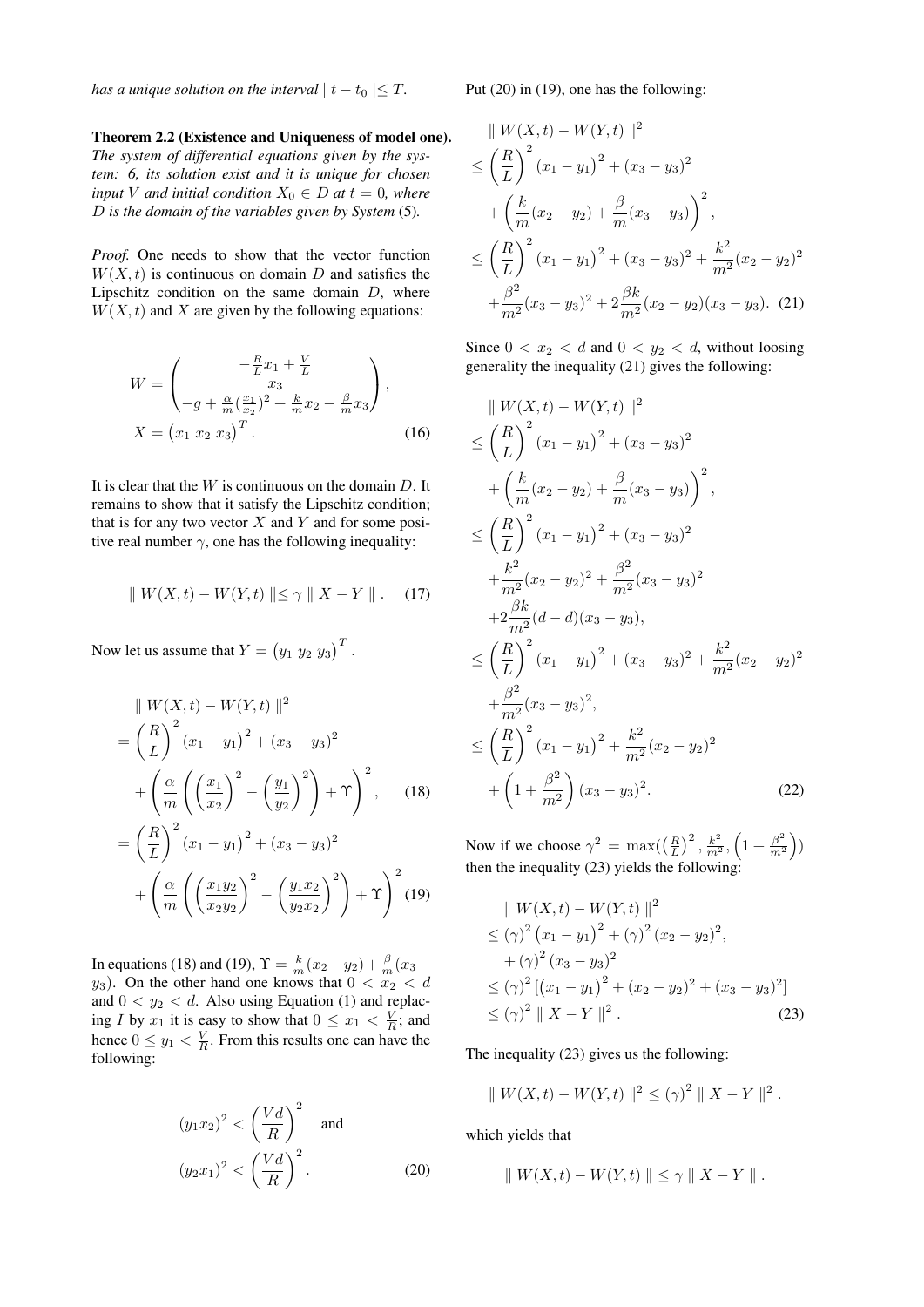Hence  $W(X, t)$  satisfies the Lipschitz condition. Since it is continuous on the domain  $D$  and Lipschitz of order one on the domain of variables D, one can conclude that the solution to system 6 exists and it is unique for any chosen initial value problem from D.

#### Theorem 2.3 (Existence and Uniqueness of Model two).

*The system of differential Equations given by the system: 12, its solution exists and it is unique for chosen input I* and *initial condition*  $X_0 \in D$  *at*  $t = 0$ *. Where* D *is the domain of the variables given by System* (11)*.*

*Proof.* One needs to show that the vector function  $W(X, t)$  is continuous on domain D, and satisfies the Lipschitz condition on the same domain  $D$ , where  $W(X, t)$  and X are given by the following equations:

$$
W = \begin{pmatrix} x_2 \\ -\frac{R_2}{L}x_2 - \frac{1}{LC}x_1 + \frac{I}{LC} \\ x_4 \\ -g + \frac{\alpha}{m}(\frac{x_1}{x_3})^2 + \frac{k}{m}x_3 - \frac{\beta}{m}x_4 \end{pmatrix},
$$
  

$$
X = (x_1 \ x_2 \ x_3 \ x_4)^T.
$$
 (24)

It is clear that the  $W$  is continuous on the domain  $D$ . It remains to show that it satisfy the Lipschitz condition; that is for any two vector  $X$  and  $Y$  and for some positive real number  $L$ , one has the following inequality:

$$
\| W(X,t) - W(Y,t) \| \le \gamma \| X - Y \| \qquad (25)
$$

Now let assume that  $Y = (y_1 \ y_2 \ y_3 \ y_4)^T$ .

$$
\| W(X,t) - W(Y,t) \|^2 = (x_2 - y_2)^2
$$
  
+  $\left( \frac{R_2}{L} (y_2 - x_2) + \frac{1}{LC} (x_1 - y_1) \right)^2 + (x_4 - y_4)^2$   
 $\left( \frac{\alpha}{m} \left( \left( \frac{x_1 y_3}{x_3 y_3} \right)^2 - \left( \frac{y_1 x_3}{y_3 x_3} \right)^2 \right) + H \right)^2.$  (26)

In equation (26),  $H = \frac{k}{m}(x_3 - y_3) + \frac{\beta}{m}(y_4 - x_4)$ . On the other hand one knows that  $0 < x_3 < d$  and  $0 < y_3 < d$ . Also using Equation 8 and replacing  $I_2$ by  $x_1$  it is easy to show that  $0 \le x_1 < \delta$ ; and hence  $0 \leq y_1 < \delta$  where  $\delta$  is the maximum value of  $x_1(t)$ on  $0 \leq t < \infty$ . From this results one can have the following:

$$
(y_1x_3)^2 < (\delta d)^2
$$
 and  
\n $(y_3x_1)^2 < (\delta d)^2$ . (27)

Put (27) in (26), we obtain the following:

$$
\| W(X,t) - W(Y,t) \|^2 \qquad (28)
$$
  
\n
$$
\leq (x_2 - y_2)^2 + \left( \frac{R_2}{L} (y_2 - x_2) + \frac{1}{LC} (x_1 - y_1) \right)^2
$$
  
\n
$$
+ (x_4 - y_4)^2 + \left( \frac{k}{m} (x_3 - y_3) + \frac{\beta}{m} (y_4 - x_4) \right)^2,
$$
  
\n
$$
\leq (x_2 - y_2)^2 + \frac{R_2^2}{L^2} (y_2 - x_2)^2 + \frac{1}{L^2 C^2} (x_1 - y_1)^2
$$
  
\n
$$
+ 2\frac{R_2}{L^2 C} (y_2 - x_2) (x_1 - y_1)
$$
  
\n
$$
+ (x_4 - y_4)^2 + \frac{k^2}{m^2} (x_3 - y_3)^2 + \frac{\beta^2}{m^2} (y_4 - x_4)^2
$$
  
\n
$$
+ 2\frac{k\beta}{m^2} (x_3 - y_3) (y_4 - x_4).
$$
 (29)

Since  $0 < x_3 < d$ ,  $0 < y_3 < d$ ,  $0 \le x_1 < \delta$  and  $0 \leq y_1 < \delta$  without loosing generality the inequality (29) yields the following:

$$
\| W(X,t) - W(Y,t) \|^2 \le (x_2 - y_2)^2 + \frac{R_2^2}{L^2} (y_2 - x_2)^2
$$
  
+ 
$$
\frac{1}{L^2 C^2} (x_1 - y_1)^2 + (x_4 - y_4)^2
$$
  
+ 
$$
\frac{k^2}{m^2} (x_3 - y_3)^2 + \frac{\beta^2}{m^2} (y_4 - x_4)^2,
$$
  

$$
\le \frac{1}{L^2 C^2} (x_1 - y_1)^2 + (\frac{R_2^2}{L^2} + 1) (x_2 - y_2)^2
$$
  
+ 
$$
\frac{k^2}{m^2} (x_3 - y_3)^2 + (\frac{\beta^2}{m^2} + 1) (x_4 - y_4)^2.
$$
 (30)

Now if we choose

$$
\gamma^2 = \max(\frac{1}{L^2C^2}, \left(\frac{R_2^2}{L^2} + 1\right), \frac{k^2}{m^2}, \left(\frac{\beta^2}{m^2} + 1\right)),
$$

then the inequality (30) yields the following:

$$
\| W(X,t) - W(Y,t) \|^2 \leq (\gamma)^2 (x_1 - y_1)^2 + (\gamma)^2 (x_2 - y_2)^2
$$
  
+  $(\gamma)^2 (x_3 - y_3)^2 + (\gamma)^2 (x_4 - y_4)^2$ ,  
 $\leq (\gamma)^2 [(x_1 - y_1)^2 + (x_2 - y_2)^2$   
+  $(x_3 - y_3)^2 + (x_4 - y_4)^2$ ],  
 $\leq (\gamma)^2 \| X - Y \|^2$ .

This gives us the following:

$$
\| W(X,t) - W(Y,t) \|^2 \le (\gamma)^2 \| X - Y \|^2,
$$
\n(31)

which yields that

$$
\|W(X,t) - W(Y,t)\| \leq \gamma \|X - Y\|.
$$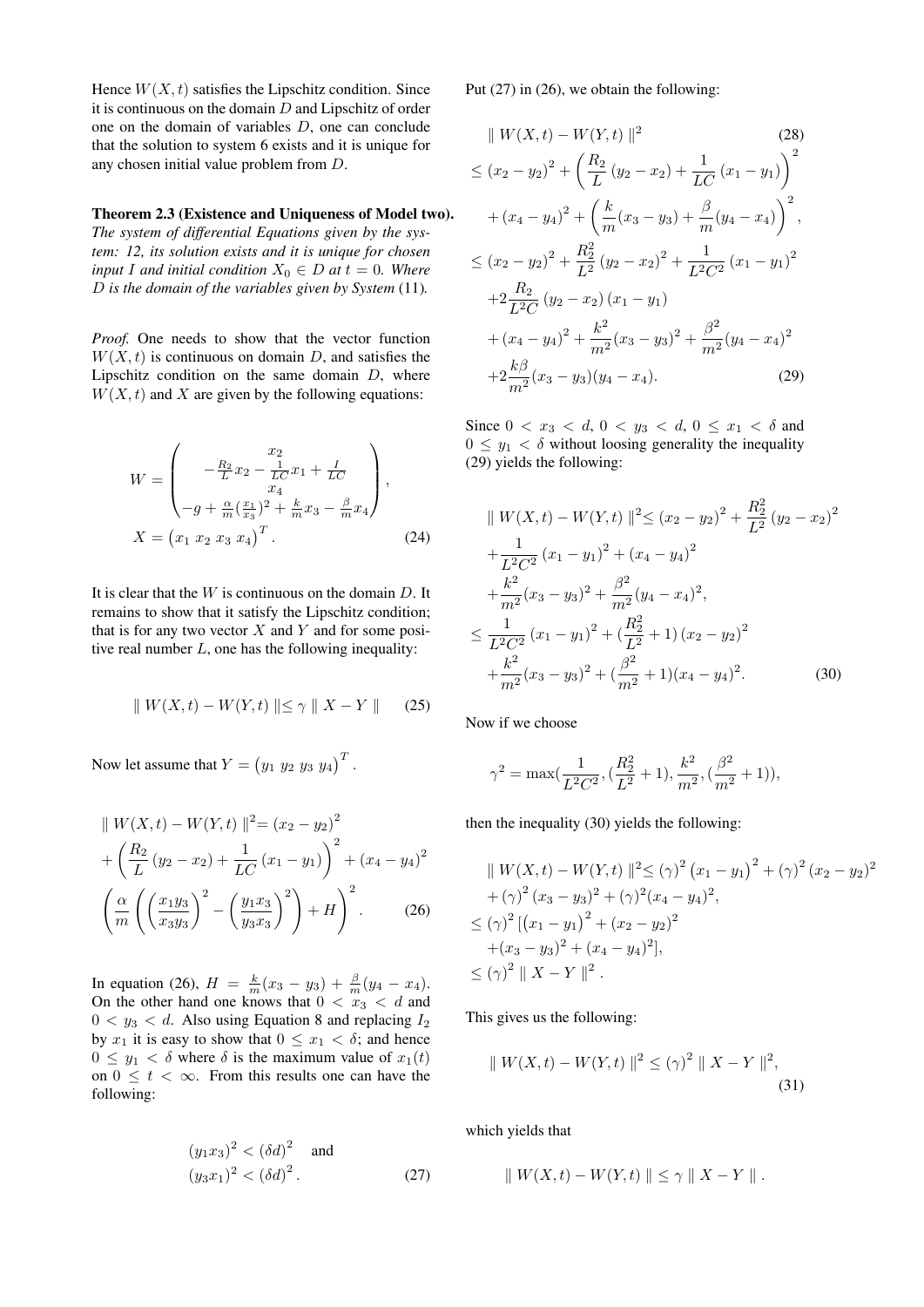Hence  $W(X, t)$  satisfies the Lipschitz condition. Since it is continuous on the domain  $D$  and Lipschitz of order one on the domain of variables D, one conclude that the solution to system 12 exists and it is unique for any chosen initial value problem from D.

#### 2.4 Feedback Linearization

Feedback linearization helps to transform the equations (6) and (12) in a linear one of the following form:

$$
\dot{Z} = MZ + NV,\tag{32}
$$

where M and N are time invariant matrices and V is the new input. Here  $V$  is chosen in such a way that the system is stabilized ie one can chose  $V = -KX$ in such a way that the matrix  $M - NK$  is Hurwitz or all its eigenvalues has negative real parts [Basile and Marro, 1992].

**Definition (Lie derivative):** Let  $h : \mathbb{R}^n \to \mathbb{R}$  be a smooth scalar function and  $F: \mathbb{R}^n \to \mathbb{R}^n$  be a smooth vector field on  $\mathbb{R}^n$ , then Lie derivative of h with respect to F is a scalar function defined by  $L_F h = (\nabla h)F$ [Al Hokayem and Gallestey, 2015].

**Definition (Lie bracket):** Let  $F$  and  $G$  be two vector field on  $\mathbb{R}^n$ . The Lie bracket of F and G is an other vector defined by  $[F, G] = (\nabla G)F - (\nabla F)G$ [Al Hokayem and Gallestey, 2015]. It is commonly written as  $ad_{FG}$  where ad stand for adjoint. It can be shown that the following chain is holding:

$$
ad_{F^{0}G} = G,
$$
  
\n
$$
ad_{F^{1}G} = [F, G],
$$
  
\n
$$
ad_{F^{2}G} = [F, ad_{FG}],
$$
  
\n
$$
ad_{F^{i}G} = [F, ad_{F^{i-1}G}].
$$

Properties of Lie Bracket The Lie bracket satisfy the following properties:

- 1. Bilinearity:  $[\alpha_1 F_1 + \alpha_2 F_2, G] = \alpha_1 [F_1, G] +$  $\alpha_2[F_2, G],$
- 2. Skey commutativity:  $[F, G] = -[G, F]$ ,
- 3. Jacobi identity:  $L_{[F,G]}h = L_F L_G h L_G L_F h$ .

2.4.1 Relative Degree of a non Linear Control System In general the non linear control system is represented by the following equations.

$$
\frac{dX}{dt} = F(X) + G(X)U,
$$
\n
$$
Y = h(X).
$$
\n(33)

where  $U$  is the input of the system and  $Y$  is the out put of the system. Let a non linear control system be given by Equation (33), then the relative degree of this system is defined as the number r at the point  $X_0$  such that for  $L_G[L_F^k h(X)] = 0$  for all X in the neighbourhood of  $X_0$  for all  $k < r - 1$  and  $L_G[L_F^{r-1}h(X_0)] \neq 0$ [Al Hokayem and Gallestey, 2015].

Theorem 2.4. *The EMBSS given by the system* (6) *has three relative degree at every point*  $X = (x_1, x_2, x_3)$ *of the domain of variable D where*  $x_1 \neq 0$  *and*  $x_2 \neq 0$ 

*Proof.* The system (6) is given in the form of the system (33) where,

$$
F(X) = \begin{pmatrix} -\frac{R}{L}x_1 \\ x_3 \\ -g + \frac{\alpha}{m}(\frac{x_1}{x_2})^2 + \frac{k}{m}x_2 - \frac{\beta}{m}x_3 \end{pmatrix},
$$
  
\n
$$
X = (x_1 \ x_2 \ x_3)^T,
$$
  
\n
$$
G(X) = \begin{pmatrix} \frac{1}{L} \\ 0 \\ 0 \end{pmatrix}, Y(X) = x_2 \text{ and } U(X) = V.
$$

Now we have to calculate the derivatives with respect to the independent variable t of the output  $Y(X)$  until one gets a value which is different from zero. we need to apply successively the Lie derivatives. This will lead us to the following calculations:

$$
L_G L_F^0 Y = \left(\frac{\partial Y}{\partial x_1} \frac{\partial Y}{\partial x_2} \frac{\partial Y}{\partial x_3}\right) \begin{pmatrix} \frac{1}{L} \\ 0 \\ 0 \end{pmatrix},
$$
  
=  $(0 \ 1 \ 0) \begin{pmatrix} \frac{1}{L} \\ 0 \\ 0 \end{pmatrix} = 0.$  (34)

$$
L_G L_F^1 Y = L_G(L_F Y),
$$
  
=  $L_G \left[ (0 \ 1 \ 0) \begin{pmatrix} -\frac{R}{L} x_1 \\ x_3 \\ \Delta \end{pmatrix} \right],$  (35)

$$
=L_G(x_3) = (0\ 0\ 1)\begin{pmatrix} L \\ 0 \\ 0 \end{pmatrix} = 0.
$$
 (36)

$$
L_{G}L_{F}^{2}Y = L_{G}[L_{F}(L_{F}Y)],
$$
  
\n
$$
= L_{G}[L_{F}(x_{3})] = L_{G}[(0\ 0\ 1)\ F],
$$
  
\n
$$
= L_{G}\left(-g + \frac{\alpha}{m}(\frac{x_{1}}{x_{2}})^{2} + \frac{k}{m}x_{2} - \frac{\beta}{m}x_{3}\right),
$$
  
\n
$$
= \left(\frac{2\alpha x_{1}}{mx_{2}^{2}} + \frac{k}{m} - \frac{2\alpha x_{1}^{2}}{mx_{2}^{3}} - \frac{\beta}{m}\right)\begin{pmatrix} \frac{1}{L} \\ 0 \\ 0 \end{pmatrix},
$$
 (37)  
\n
$$
= \frac{2\alpha x_{1}}{mLx_{2}^{2}}.
$$

where in equation (35),  $\Delta = g + \frac{\alpha}{m} (\frac{x_1}{x_2})^2 + \frac{k}{m} x_2 - \frac{\beta}{m} x_3$ . From Equation (38), we find out that  $L_G L_F^i Y$  fails to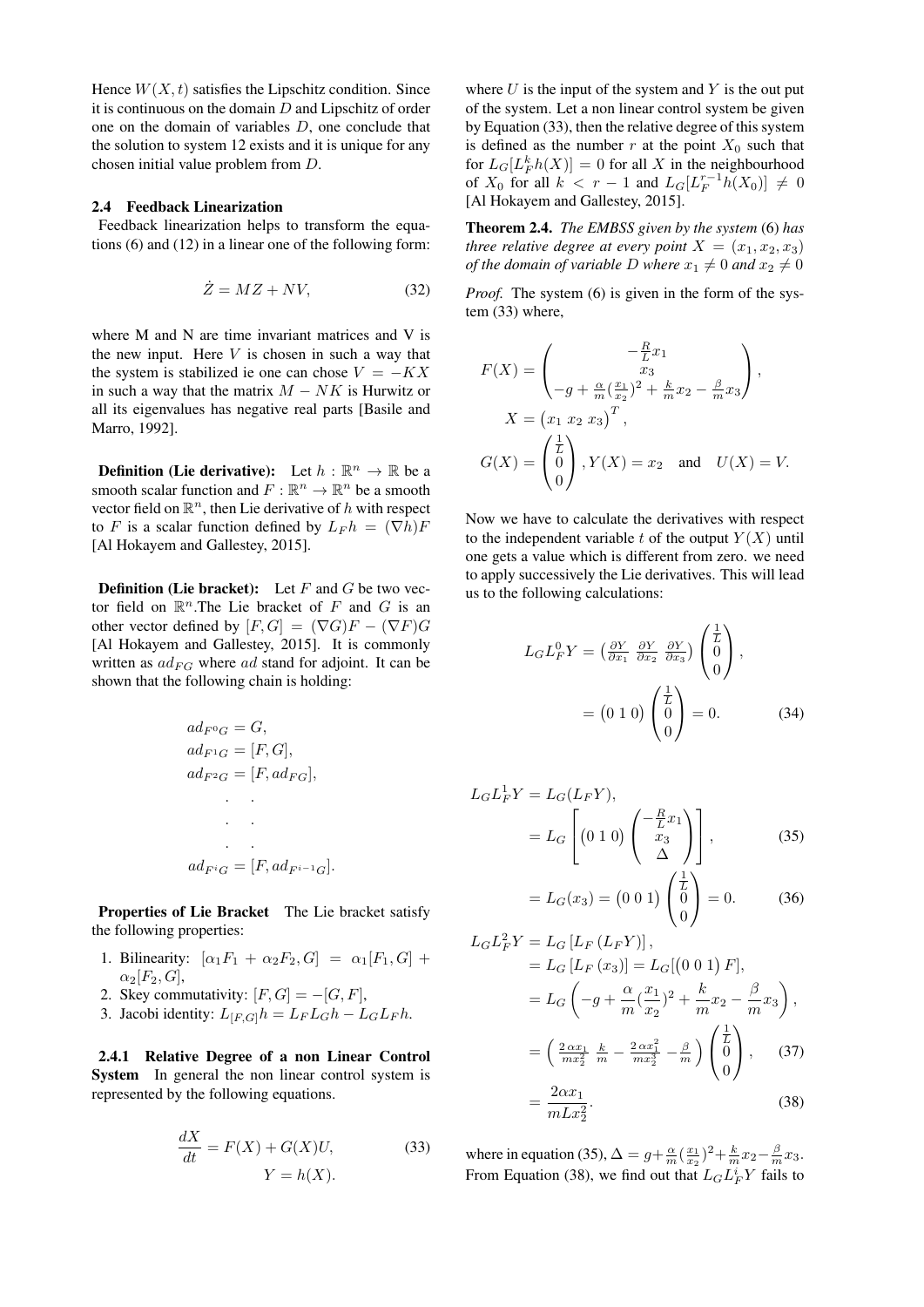be identically zero when  $i = 2$  and  $x_1 \neq 0$  and  $x_2 \neq 0$ . Thus the relative degree is given by  $r = 2 + 1 = 3$  if  $x_1 \neq 0$  and  $x_3 \neq 0$ .

Theorem 2.5. *The EMBSS given by the system* (12) *has four relative degree at every point* X =  $(x_1, x_2, x_3, x_4)$  *of the domain of variable D where*  $x_1 \neq 0$  *and*  $x_3 \neq 0$ *.* 

*Proof.* The system (12) is given in the form of the system (33) where,

$$
F(X) = \begin{pmatrix} x_2 \\ -\frac{R_2}{L}x_2 - \frac{x_1}{Lc} \\ x_4 \\ g + \frac{\alpha}{m}(\frac{x_1}{x_3})^2 + \frac{k}{m}x_3 - \frac{\beta}{m}x_4 \end{pmatrix},
$$
  
\n
$$
X = (x_1 \ x_2 \ x_3 \ x_4),
$$
  
\n
$$
G(X) = \begin{pmatrix} 0 \\ \frac{1}{LC} \\ 0 \end{pmatrix}, Y(X) = x_3 \text{ and } U(X) = I.
$$

Now we have to calculate the derivatives with respect to the independent variable t of the output  $Y(X)$ , until we get a value which is different from zero for some X in the domain of variables. we need to apply successively the Lie derivatives. This will lead us to the following calculations:

$$
L_G L_F^0 Y = \left(\frac{\partial Y}{\partial x_1} \frac{\partial Y}{\partial x_2} \frac{\partial Y}{\partial x_3} \frac{\partial Y}{\partial x_4}\right) \begin{pmatrix} 0 \\ \frac{1}{LC} \\ 0 \\ 0 \end{pmatrix},
$$
  
=  $(0 \ 0 \ 1 \ 0) \begin{pmatrix} 0 \\ \frac{1}{LC} \\ 0 \\ 0 \end{pmatrix} = 0.$  (39)

$$
L_G L_F^1 Y = L_G(L_F Y),
$$
  
=  $L_G \left[ (0 \ 0 \ 1 \ 0) \left( -\frac{R_2}{L} \frac{x_2}{x_2} - \frac{x_1}{L_c} \right) \right]$  (40)  
=  $L_G(x_4) = (0 \ 0 \ 0 \ 1) \left( \frac{1}{L_C} \right) = 0,$ 

where  $\varphi = g + \frac{\alpha}{m} (\frac{x_1}{x_3})^2 + \frac{k}{m} x_3 - \frac{\beta}{m} x_4$ .

$$
L_{G}L_{F}^{2}Y = L_{G}[L_{F}(L_{F}Y)] = L_{G}[L_{F}(x_{3})],
$$
  
\n
$$
= L_{G}[(0\ 0\ 0\ 1)\ F],
$$
  
\n
$$
= L_{G}\left(-g + \frac{\alpha}{m}(\frac{x_{1}}{x_{3}})^{2} + \frac{k}{m}x_{3} - \frac{\beta}{m}x_{4}\right)
$$
  
\n
$$
= \left(\frac{2\alpha x_{1}}{mx_{3}^{2}}\ 0\ \frac{k}{m} - \frac{2\alpha x_{1}^{2}}{mx_{3}^{3}} - \frac{\beta}{m}\right)\begin{pmatrix} 0\\ \frac{1}{LC} \\ 0 \end{pmatrix} = 0.
$$
  
\n
$$
L_{G}L_{F}^{3}Y = L_{G}[L_{F}(L_{F}^{2}Y)],
$$
  
\n
$$
= L_{G}\left[L_{F}\left(-g + \frac{\alpha}{m}(\frac{x_{1}}{x_{3}})^{2} + \frac{k}{m}x_{3} - \frac{\beta}{m}x_{4}\right)\right],
$$
  
\n
$$
= \left(A\ \frac{2\alpha x_{1}}{mx_{3}^{2}}\ B\ C\right)\begin{pmatrix} 0\\ \frac{1}{LC} \\ 0 \end{pmatrix} = \frac{2\alpha x_{1}}{mLCx_{3}^{2}},
$$
  
\n(41)

 $mLCx_3^2$ 

where A, B and C are given by the following equations

$$
A = -\frac{2(2 \alpha m x_1 x_4 + (\alpha \beta x_1 - \alpha m x_2) x_3)}{m^2 x_3^3},
$$
  
\n
$$
B = -\frac{\beta k x_3^4 - 6 \alpha m x_1^2 x_4 - 2(\alpha \beta x_1^2 - 2 \alpha m x_1 x_2) x_3}{m^2 x_3^4},
$$
  
\n
$$
C = -\frac{2 \alpha m x_1^2 - (\beta^2 + k m) x_3^3}{m^2 x_3^3}.
$$

From Equation (41), we find out that  $L_G L_F^i Y$  fail to be identically zero when  $i = 3$  and  $x_1 \neq 0$  and  $x_3 \neq 0$ . Thus the relative degree is given by  $r = 3 + 1 = 4$  if  $x_1 \neq 0$  and  $x_3 \neq 0$ .

# Theorem 2.6 ((Frobenius):). *The Necessary and sufficient condition for input state linearisation.*

*The system given by the system* (33) *with*  $F(X)$  *and* G(X) *being smooth vector fields, is said to be inputstate linearisable if and only if there exists a region* D *such that the following conditions hold:*

- *1. the vector fields*  $\{G, ad_F G, ..., ad_F^{n-1} G\}$  *are linearly independent in* D*,*
- 2. the vector fields  $\{G, ad_F G, ..., ad_F^{n-2} G\}$  is invo*lutive in* D*.*

## 2.4.2 Algorithm for Input-output Linearisation

Find the relative degree of  $r$  of the non linear system.

Make  $r$  transformations as follows:

$$
Z = \Phi(X) = \begin{pmatrix} \varphi_1(X) \\ \varphi_2(X) \\ \varphi_3(X) \\ \vdots \\ \varphi_r(X) \end{pmatrix} = \begin{pmatrix} L_F^0 h \\ L_F^1 h \\ L_F^2 h \\ \vdots \\ L_F^{r-1} h \end{pmatrix} . (42)
$$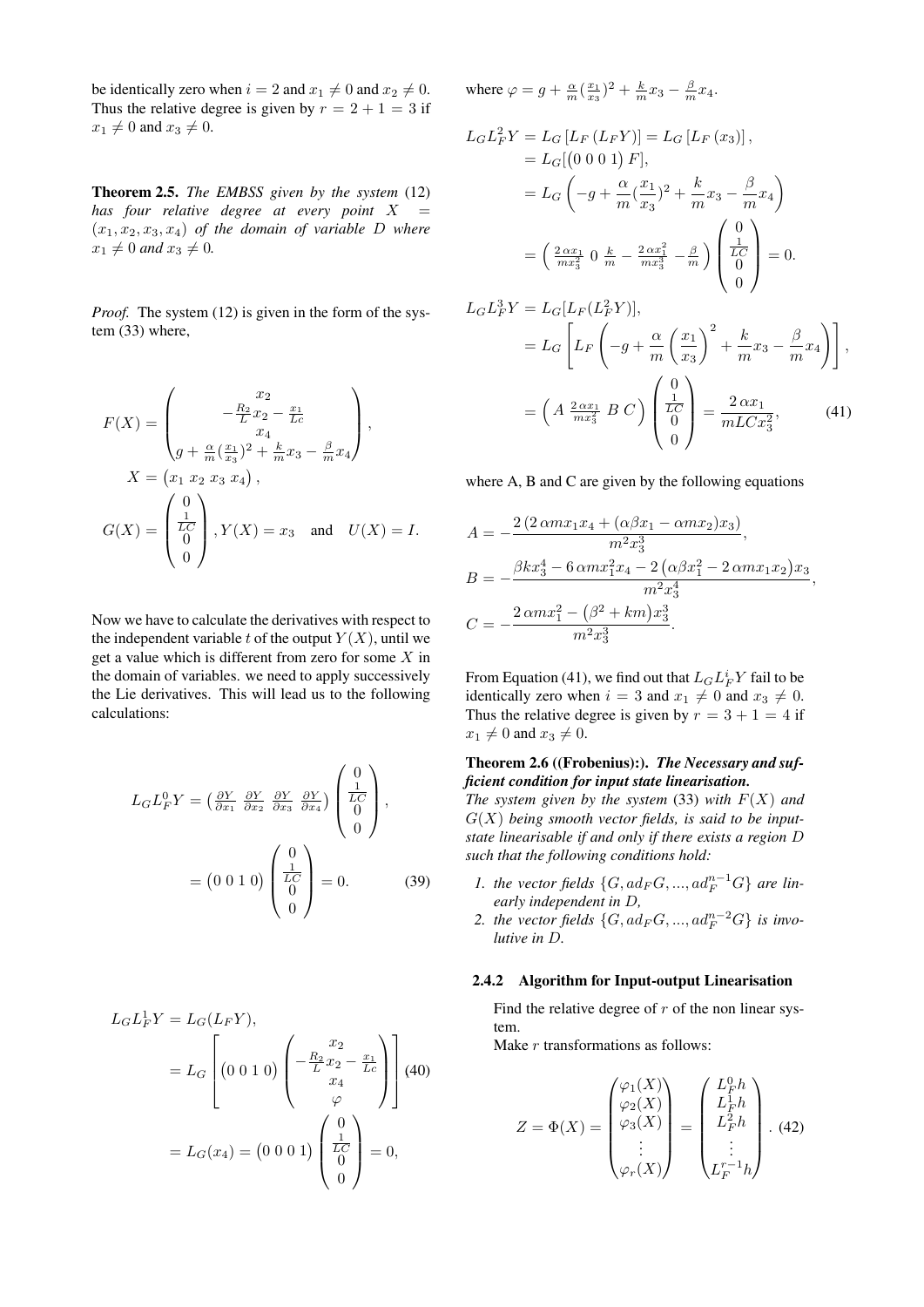Define the new input  $\nu$  which linearises the the system as follows:

$$
\sigma = L_F^r h,\tag{43}
$$

$$
\omega = L_G(L_F^{r-1}h),\tag{44}
$$

$$
u = \frac{1}{\omega(X)}[-\sigma(X) + \nu].\tag{45}
$$

# 2.4.3 Feedback Linearization for EMBS System Model with the input voltage

# Theorem 2.7. *The EMBS model with the voltage as input, given by the system* (6) *is input-state linearisable.*

*Proof.* To prove this it is sufficient to show that the vector field  $\{G, ad_F G, ..., ad_F^{n-1} G\}$  is linearly independent in D, and the vector field  $\{G, ad_F G, ..., ad_F^{n-2} G\}$ is involutive in  $D$ , where  $G$  and  $F$  are given by the following equations:

$$
G = \begin{pmatrix} \frac{1}{L} \\ 0 \\ 0 \end{pmatrix} \quad \text{and} \quad (46)
$$
\n
$$
F = \begin{pmatrix} -\frac{Rx_1}{L} \\ x_3 \\ -g + \frac{kx_2}{m} - \frac{\beta x_3}{m} + \frac{\alpha x_1^2}{mx_2^2} \end{pmatrix} . \quad (47)
$$

The observation that should be made here, the  $n = 3$ .

$$
ad_F G = \begin{pmatrix} \frac{R}{L^2} \\ 0 \\ -\frac{2 \alpha x_1}{L m x_2^2} \end{pmatrix},
$$
(48)  

$$
ad_F^2 G = \begin{pmatrix} \frac{R^2}{L^3} \\ \frac{2 \alpha x_1}{L m x_2^2} \\ -\frac{2 ((\alpha \beta x_1 x_2 - 2 \alpha m x_1 x_3)L)}{L^2 m^2 x_2^3} \end{pmatrix}.
$$
(49)

We can check that the vector field

$$
\{G, ad_F G, ad_F^2 G\}
$$

is linearly independent by finding the determinant of the following matrix:

$$
\begin{pmatrix}\n\frac{1}{L} & 0 & 0 \\
\frac{R}{L^2} & 0 & -\frac{2\alpha x_1}{Lm x_2^2} \\
\frac{R^2}{L^3} & \frac{2\alpha x_1}{Lm x_2^2} & -\frac{2\left(V\alpha m x_2 + (\alpha \beta x_1 x_2 - 2\alpha m x_1 x_3)L\right)}{L^2 m^2 x_2^3}\n\end{pmatrix}.
$$

The determinant of this matrix is given by:

$$
\frac{4\,\alpha^2 x_1^2}{L^3 m^2 x_2^4}.\tag{50}
$$

If variables  $x_1$  and  $x_2$  in the domain D are different from zero then

$$
\{G, ad_F G, ad_F^2 G, ad_F^3 G\}
$$

is linearly independent. It remains to show that the vector field

$$
\{G, ad_F G\}
$$

is involute. One shows that the following vectors

$$
[G,G],[G,ad_F G] \,
$$

are linear combination of vectors

$$
\{G, ad_F G\}.
$$

This is true because other vectors are zero or opposite of these vectors above. Now

$$
[G, G] = (0, 0, 0)^T,
$$

and

$$
[ad_F G, ad_F G] = (0, 0, \frac{-2\alpha}{L^2 m x_2^2})^T.
$$

It convenient to show only that  $[G, ad_F G]$  is a linear combination of vectors

 ${G, ad_F G}$ 

. One can write  $G$ ,  $ad_F G$  as follows:

$$
[G, ad_F G] = \frac{-R}{L^2 x_1} G - \frac{1}{L x_1} ad_F G.
$$
 (51)

Thus the vector fields

$$
\{G,ad_FG\}
$$

is involutive, since the relative degree of this model is 3 when  $x_1 \neq 0$  and  $x_2 \neq 0$ . Hence the system is inputoutput state linearizable.

2.4.4 Feedback Linearized Model for EMBS System with Voltage as Input After realizing that the EMBSS with voltage input is feedback linearizable with relative three, one proceeds with the linearization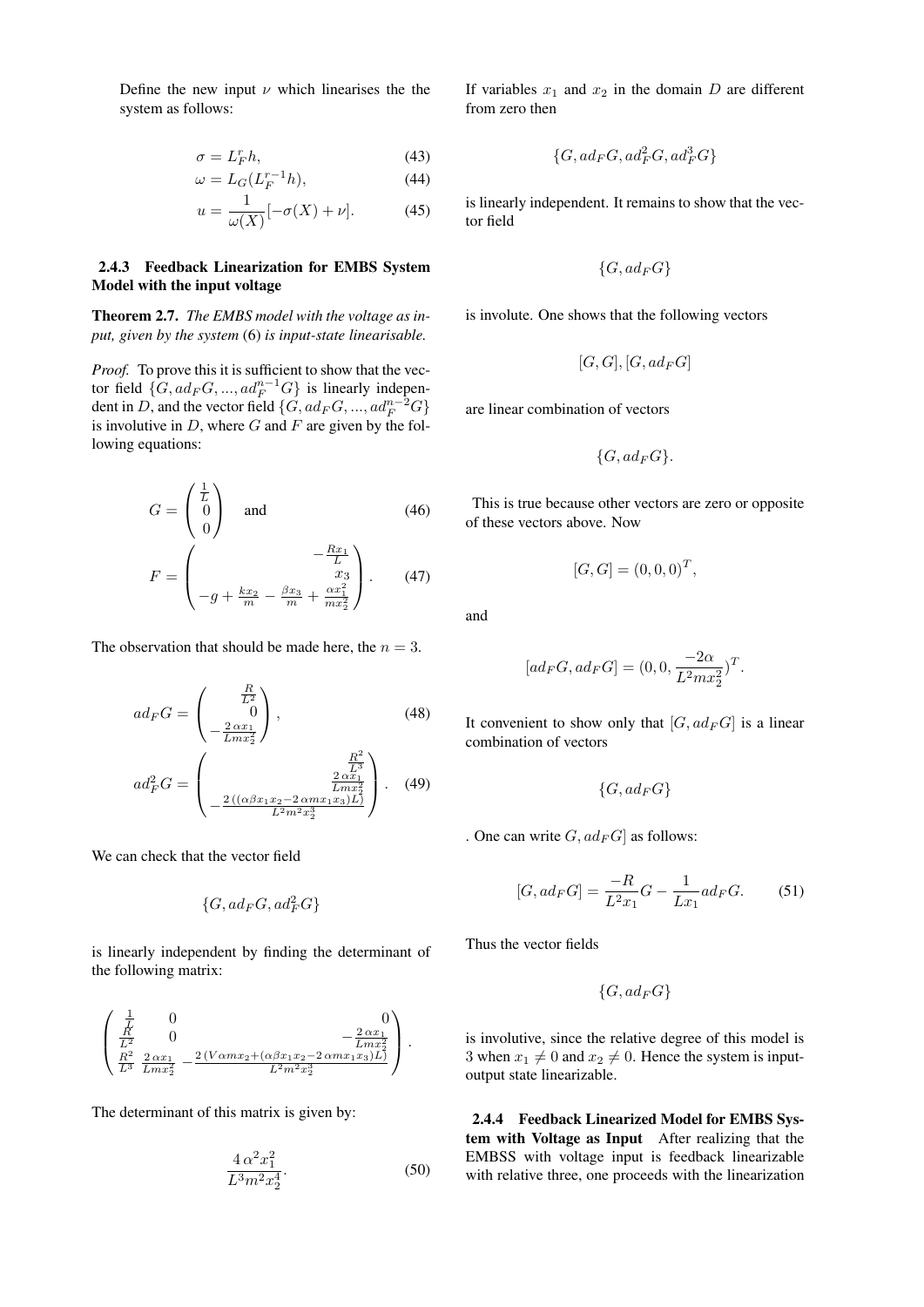stage. The information given by (42), (43), (44) and (45) are going to be used here as follows:

$$
z_1 = L_F^0 h = x_2, \t\t(52)
$$

$$
z_2 = L_F^1 h = x_3,\t\t(53)
$$

$$
z_3 = L_F^2 h,
$$
  
=  $-g + \frac{\alpha}{m} (\frac{x_1}{x_2})^2 + \frac{k}{m} x_2 - \frac{\beta}{m} x_3,$  (54)

$$
\sigma = -\frac{2\operatorname{R\alpha} m x_1^2 x_2}{\operatorname{L\alpha}^2 x_2^3} - \frac{\left(\beta \operatorname{g} m x_2^2 - \beta k x_2^3 - \alpha \beta x_1^2\right)}{m^2 x_2^2} - \frac{\left(2 \alpha m x_1^2 - \left(\beta^2 + k m\right) x_2^3\right) x_3 L}{\operatorname{L\alpha}^2 x_2^3}, \quad (55)
$$

$$
\omega = \frac{2\alpha x_1}{Lm x_2^2},\tag{56}
$$

$$
z_4 = \sigma(X) + \omega(X)u. \tag{57}
$$

It is clear to observe the following:

$$
\frac{dz_1}{dt} = z_2,\n\frac{dz_2}{dt} = z_3,\n\frac{dz_3}{dt} = z_4 = \sigma(X) + \omega(X)u.
$$
\n(58)

Putting equation (45) in equation (58), gives the following:

$$
\frac{dz_1}{dt} = z_2,\t\t(59)
$$

$$
\frac{dz_2}{dt} = z_3,\t\t(60)
$$

$$
\frac{dz_3}{dt} = \nu.
$$
 (61)

In matrix form this can be written as follows:

$$
\begin{pmatrix}\n\frac{dz_1}{dt} \\
\frac{dz_2}{dt} \\
\frac{dz_3}{dt}\n\end{pmatrix} = \begin{pmatrix}\n0 & 1 & 0 \\
0 & 0 & 1 \\
0 & 0 & 0\n\end{pmatrix} \begin{pmatrix}\nz_1 \\
z_2 \\
z_3\n\end{pmatrix} + \begin{pmatrix}\n0 \\
0 \\
1\n\end{pmatrix} \nu.
$$
\n(62)

#### Remark:

Here the input of the system is  $\nu$ , and the output of the system is  $Z_1 = x_2$ . The input  $\nu$  can be chosen in such away that the solution of the system is asymptotically stable.

# 2.4.5 Feedback Linearization for EMBS System Model with the Input Current

Theorem 2.8. *The EMBS model with the current as input, given by the system* (12) *is output-input state linearisable on the domain D where*  $x_1 \neq 0$  *and*  $x_3 \neq 0$ *.* 

*Proof.* To prove this it is sufficient to show that the vector field  $\{G, ad_F G, ..., ad_F^{n-1} G\}$  is linearly independent in D, and the vector field  $\{G, ad_F G, ..., ad_F^{n-2} G\}$ is involutive in  $D$ . Where  $G$  and  $F$  are given by the following equations:

$$
G = \begin{pmatrix} 0 \\ \frac{1}{CL} \\ 0 \\ 0 \end{pmatrix} \tag{63}
$$

$$
F = \begin{pmatrix} x_2 \\ -\frac{R_2 x_2}{L} + \frac{I}{CL} - \frac{x_1}{CL} \\ x_4 \\ -g + \frac{k x_3}{m} - \frac{\beta x_4}{m} + \frac{\alpha x_1^2}{m x_3^2} \end{pmatrix} .
$$
 (64)

The observation that should be made here, the  $n = 4$ .

$$
ad_F G = \begin{pmatrix} -\frac{1}{CL} \\ \frac{G_L}{CL^2} \\ 0 \end{pmatrix}, \tag{65}
$$

$$
ad_F^2 G = \begin{pmatrix} -\frac{R_2}{CL^2} \\ \frac{R_2^2}{CL^3} - \frac{1}{C^2 L^2} \\ 0 \\ \frac{2 \alpha x_1}{CL m x_3^2} \end{pmatrix} \text{ and } (66)
$$

$$
ad_F^3 G = \begin{pmatrix} -\frac{CR_2^2 - L}{C^2 L^3} \\ \frac{CR_2^3 - 2 LR_2}{C^2 L^4} \\ -\frac{2 \alpha x_1}{CL m x_3^2} \\ \pi \end{pmatrix}
$$
 (67)

Here

$$
\pi = \frac{2(R_2 \alpha m x_1 x_3)}{CL^2 m^2 x_3^3}
$$

$$
-\frac{((2\alpha m x_1 x_4 - (\alpha \beta x_1 + \alpha m x_2) x_3 L))}{CL^2 m^2 x_3^3}
$$

We can check that the vector field

$$
\{G, ad_F G, ad_F^2 G, ad_F^3 G\}
$$

is linearly independent by finding the determinant of the following matrix:

$$
\begin{pmatrix}\n0 & \frac{1}{C L} & 0 & 0 \\
-\frac{1}{C L} & \frac{R_2}{C L^2} & 0 & 0 \\
-\frac{R_2}{C L^2} & \frac{R_2^2}{C L^3} - \frac{1}{C^2 L^2} & 0 & \frac{2 \alpha x_1}{C L m x_3^2} \\
-\frac{R_2^2}{C L^3} + \frac{1}{C^2 L^2} & \frac{R_2 \left(\frac{R_2^2}{C L^3} - \frac{1}{C^2 L^2}\right)}{L} - \frac{R_2}{C^2 L^3} - \frac{2 \alpha x_1}{C L m x_3^2} & \Psi\n\end{pmatrix}
$$

,

where

$$
\Psi = \frac{2 \alpha \beta x_1}{CLm^2x_3^2} + \frac{2 \, R_2 \alpha x_1}{CL^2mx_3^2} + \frac{2 \, \alpha x_2}{CLmx_3^2} - \frac{4 \, \alpha x_1 x_4}{CLmx_3^3}.
$$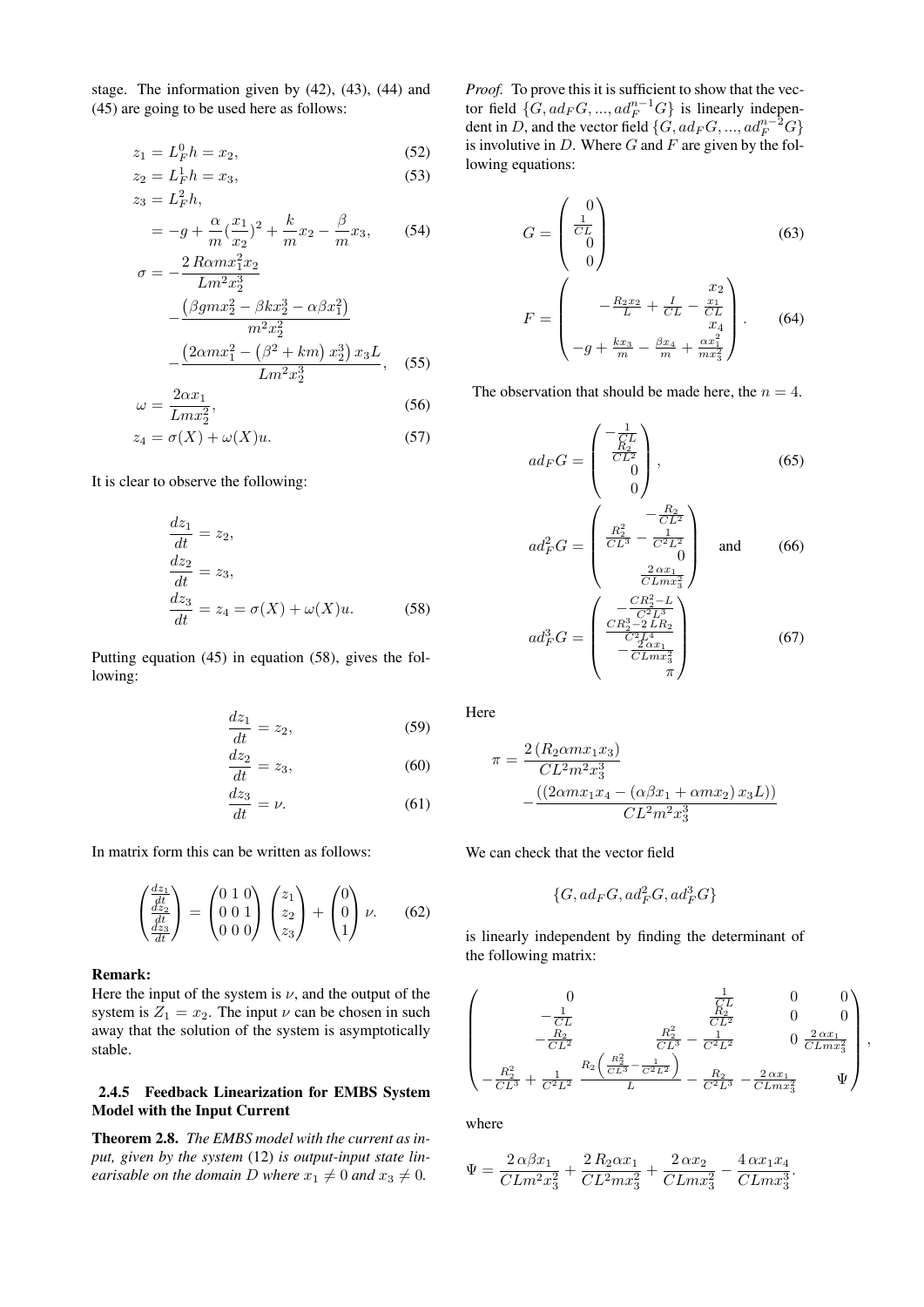The determinant of this matrix is given by:

$$
\frac{4\,\alpha^2 x_1^2}{C^4 L^4 m^2 x_3^4}.\tag{68}
$$

If variables  $x_1$  and  $x_3$  in the domain D are different from zero then

$$
\{G, ad_F G, ad_F^2 G, ad_F^3 G\}
$$

is linearly independent. It remains to show that the vector field

$$
\{G, ad_F G, ad_F^2 G\}
$$

is involute. One shows that the following vectors

$$
[G,G],[G,ad_F G],[G,ad_F^2 G],[ad_F G,ad_F^2 G]
$$

are linear combination of vectors

$$
\{G, ad_F G, ad_F^2 G\}.
$$

This is true because other vectors are zero or opposite of these vectors above. Now

$$
[G, G] = (0, 0, 0, 0)^T,
$$

$$
[G, ad_F G] = (0, 0, 0, 0)^T,
$$

and

$$
[ad_F G, ad_F^2 G] = (0, 0, 0, \frac{-2\alpha}{C^2 L^2 m x_3^2})^T.
$$

It convenient to show only that  $[ad_F G, ad_F^2 G]$  is a linear combination of vectors

$$
\{G, ad_F G, ad_F^2 G\}.
$$

One can write  $[ad_F G, ad_F^2 G]$  as follows:

$$
[ad_F G, ad_F^2 G] = \frac{1}{C^2 L^2 x_1} G - \frac{R_2}{L^2 C x_1} ad_F G
$$

$$
+ \frac{1}{LC x_1} ad_F^2 G.
$$
(69)

Thus the vector fields

$$
\{G, ad_F G, ad_F^2 G\}
$$

is involutive, since the relative degree of this model is 4 when  $x_1 \neq 0$  and  $x_3 \neq 0$ . Hence the system is inputoutput state linearizable.

2.4.6 Feedback Linearized Model for EMBS System with the Current Input After realizing that the EMBSS with current input is feedback linearizable with relative four, one proceeds with the linearization stage. The information given by (42), (43), (44) and (45) are going to be used here as follows:

$$
z_{1} = L_{F}^{0}h = x_{3},
$$
  
\n
$$
z_{2} = L_{F}^{1}h = x_{4},
$$
  
\n
$$
z_{3} = L_{F}^{2}h = -g + \frac{\alpha}{m}(\frac{x_{1}}{x_{2}})^{2} + \frac{k}{m}x_{2} - \frac{\beta}{m}x_{3},
$$
  
\n
$$
z_{4} = L_{F}^{3}h,
$$
  
\n
$$
= \frac{\beta g m x_{3}^{3} - \beta k x_{3}^{4} - (\alpha \beta x_{1}^{2} - 2 \alpha m x_{1} x_{2})x_{3}}{m^{2}x_{3}^{3}} + \frac{-(2 \alpha m x_{1}^{2} - (\beta^{2} + km)x_{3}^{3})x_{4}}{m^{2}x_{3}^{3}},
$$
  
\n
$$
\sigma = L_{F}^{4}h,
$$
  
\n
$$
= -\frac{2 C R_{2} \alpha m^{2} x_{1} x_{2} x_{3}^{3} - 2 I \alpha m^{2} x_{1} x_{3}^{3} + 2 \alpha m^{2} x_{1}^{2} x_{3}^{3}}{C L m^{3}x_{3}^{5}} - \frac{(2 \alpha g m^{2} x_{1}^{2} x_{3}^{2} + 6 \alpha m^{2} x_{1}^{2} x_{3} x_{4}^{2} - 2 \alpha^{2} m x_{1}^{4})}{m^{3}x_{3}^{5}} + \frac{(\beta^{2} k + k^{2} m) x_{3}^{6} - (\beta^{2} g m + g k m^{2}) x_{3}^{5}}{m^{3}x_{3}^{5}} - \frac{-(2 \alpha \beta m x_{1} x_{2} - 2 \alpha m^{2} x_{2}^{2})}{m^{3}x_{3}^{5}} - \frac{((\alpha \beta^{2} - \alpha k m)x_{1}^{2})x_{3}^{3} - ((\beta^{3} + 2 \beta k m)x_{3}^{5} x_{4})}{m^{3}x_{3}^{5}} + \frac{-4(\alpha \beta m x_{1}^{2} - 2 \alpha m^{2} x_{1} x_{2})x_{4}}{m^{3}x_{3}^{3}}, \quad (\text{70)}
$$
  
\n
$$
\omega = -\frac{2 (R_{2} \alpha m x_{1} x_{3} + (4 \alpha m x_{1} x_{4} + (\
$$

$$
\omega = -\frac{CL^2 m^2 x_3^3}{x_5 = \sigma(X) + \omega(X)u.}
$$
\n(72)

It is clear to observe the following:

$$
\frac{dz_1}{dt} = z_2,
$$
  
\n
$$
\frac{dz_2}{dt} = z_3,
$$
  
\n
$$
\frac{dz_3}{dt} = z_4,
$$
  
\n
$$
\frac{dz_4}{dt} = z_5 = \sigma(X) + \omega(X)u.
$$
 (73)

Putting equation (45) in equation (76), gives the following:

$$
\frac{dz_1}{dt} = z_2,\t\t(74)
$$

$$
\frac{dz_2}{dt} = z_3,\t(75)
$$

$$
\frac{d^{2}z_{3}}{dt} = z_{4},
$$
  
\n
$$
\frac{dz_{3}}{dt} = \nu.
$$
 (76)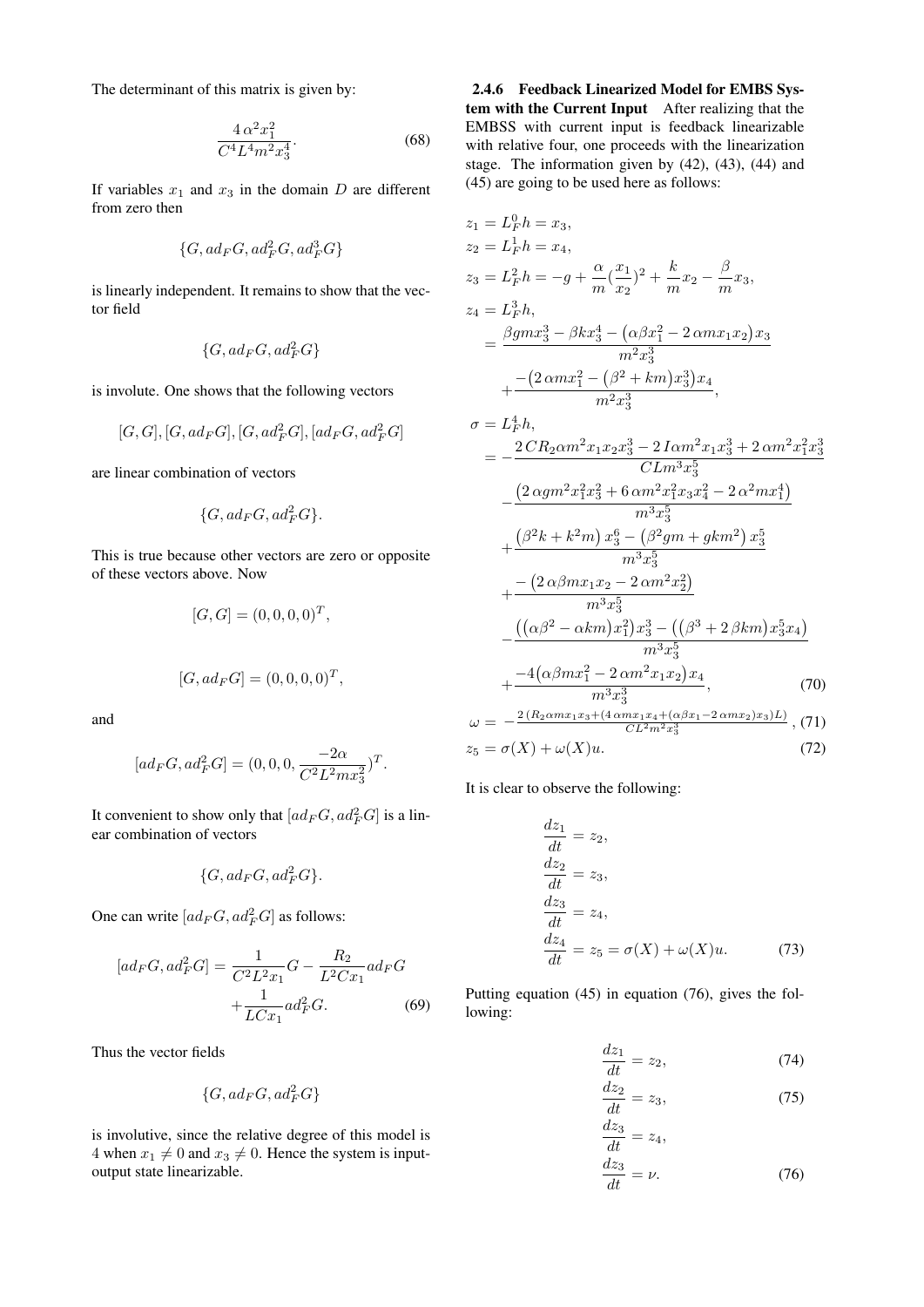In matrix form this can be written as follows:

$$
\begin{pmatrix} \frac{dz_1}{dt} \\ \frac{dz_2}{dt} \\ \frac{dz_3}{dt} \\ \frac{dz_4}{dt} \end{pmatrix} = \begin{pmatrix} 0 & 1 & 0 & 1 \\ 0 & 0 & 1 & 0 \\ 0 & 0 & 0 & 1 \\ 0 & 0 & 0 & 0 \end{pmatrix} \begin{pmatrix} z_1 \\ z_2 \\ z_3 \\ z_4 \end{pmatrix} + \begin{pmatrix} 0 \\ 0 \\ 0 \\ 1 \end{pmatrix} \nu. \quad (77)
$$

**Remark:** Here the input of the system is  $\nu$ , and the output of the system is  $Z_1 = x_3$ . The input  $\nu$  can be chosen in such away that the solution of the system is asymptotically stable.

# 2.5 Optimal Control

The choice of the input of the control system is not always is, this applies also to our formulated models. One need a technique which will help us to find the optimal control law. One shall perform the optimal control technique known as linear quadratic regulator (LQR) [Basile and Marro, 1992]. One will need to minimise the objective function

$$
J(U) = \int_{t_0}^{\infty} (X^T Q X + U^T R U) dt, \qquad (78)
$$

subjected to the equation of the form  $(62)$  or  $(77)$ , where Q and R are positive definite matrices. That is,

$$
\dot{X} = AX + BU,\t(79)
$$

where  $A$  and  $B$  are time invariant matrices and  $U$  is the input. The required solution is the input  $U$  which minimises equation (78). The optimal control input is given by  $U = KX$  where  $K = -R^{-1}B^{T}P$  and P is obtained by solving an algebraic Riccati equation given as follows:  $A^T P + P A - P B R^{-1} B^T P + Q = 0.$ The following table will be used for parameter values in the two models:

| Parameters | $R_{2}$ |          | m               | $\alpha$     |       |                         | к              |
|------------|---------|----------|-----------------|--------------|-------|-------------------------|----------------|
| Values     |         |          | 0.5             | 0.0001       |       | 0.8                     | 3              |
| Units      | Ω       | Henry    | kg              | $Nm^2$<br>42 |       | N s<br>$\boldsymbol{m}$ | $\overline{m}$ |
| Parameters | C       | $x_{3e}$ | g               | R            | $x_2$ |                         |                |
| Values     | 0.5     | 2        | 9.81            |              | 0.5   |                         |                |
| Units      | Farad   | m        | $\frac{m}{s^2}$ |              | m     |                         |                |

2.5.1 Optimal Control for Feedback Linearized EMBSS Model with Voltage Input The feedback linearized model given by the equation (62) is being optimized in this section. One needs to chose positive matrices R and Q. Let them be  $R = 100$  and

$$
Q = \begin{pmatrix} 1 & 0 & 0 \\ 0 & 1 & 0 \\ 0 & 0 & 1 \end{pmatrix} . \tag{80}
$$

The remaining is to solve for  $P$  in the Riccati's equation  $A^T P + P A - P B R^{-1} B^T P + Q = 0$ . The matrices  $A$  and  $B$  are given by the equations (81) and (82) as follows:

$$
A = \begin{pmatrix} 0 & 1 & 0 \\ 0 & 0 & 1 \\ 0 & 0 & 0 \end{pmatrix} \text{ and } (81)
$$

$$
B = \begin{pmatrix} 0 \\ 0 \\ 1 \end{pmatrix} . \tag{82}
$$

The octave function  $lqr()$  is used to produce the following matrix:

$$
P = \begin{pmatrix} 6.4338 & 20.1967 & 31.6228 \\ 20.1967 & 98.3184 & 203.4538 \\ 31.6228 & 203.4538 & 638.6764 \end{pmatrix}.
$$
 (83)

Then  $K$  is calculated using the formula,  $K =$  $-R^{-1}B^{T}P$  to obtain the following:

$$
K = (0.031623 \ 0.203454 \ 0.638676). \tag{84}
$$

The input of the system is then calculated by  $KX$ , where

$$
X = (z_1 \ z_2 \ z_3)^T.
$$

The following figure is the simulation of the optimized feedback Linearized model of EMBSS when the input is the voltage.



Figure 3. : Optimal control for feedback linearized model of EM-BSS with current input.